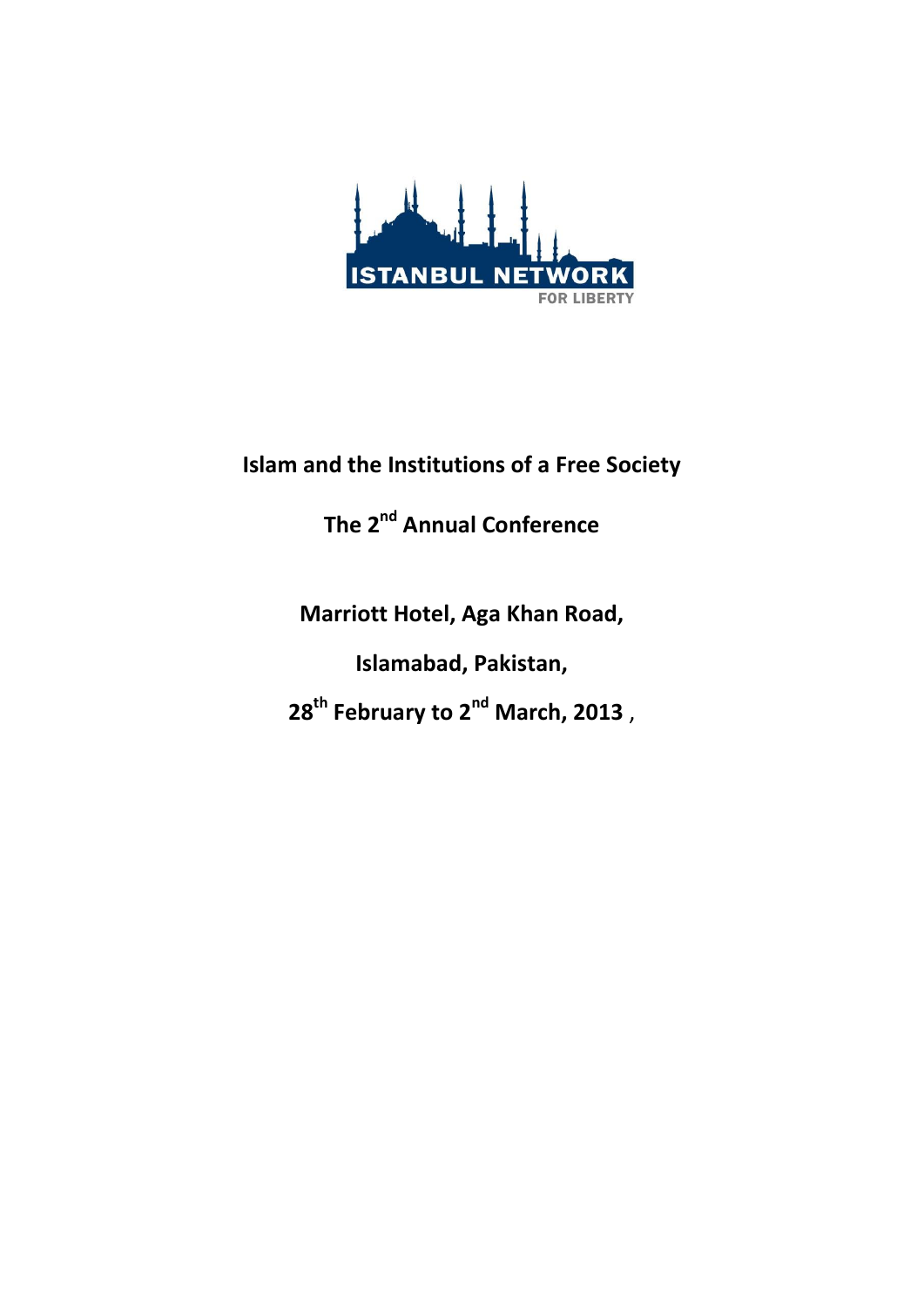Dear Friends, Respected Speakers and Honourable Guests

I welcome you to the second international conference of Istanbul Network for Liberty, an organization set up by Muslims to look for the principles of free society from within Islamic history and culture and to promote these values...

It is our mission to help setup an intellectual movement throughout the Muslim world, that replicates the time from the first couple of hundred years of Muslim civilization, when Muslims intellectuals freely debated and discussed ideas.

When new ideas were created and older ones adopted and refined in a spirit of free enquiry and tolerance.

Islam above any other meaning has always meant freedom from tyranny of any kind and in any form. In the first short three sentences of Surah Fateh Allah lays down the foundation of individual liberty, freedom of choice, equality, justice and rule of law.

Islam positively and actively promotes these principles and makes these the very foundation of social justice and freedom from tyranny.

Very few Muslims have reacted positively to the twin challenges of modernity and Muslim decline. Most of us have had an ostrich like attitude or taken ourselves to a dream land of a grand past.

Failure of Muslim civilization is a failure of Muslim intellectuals, not a failure of Islam.

Muslim intellectuals have failed to provide a framework for political, economic and social Islam based on Islamic principles that can provide a Muslim response or a Muslim interpretation to the twin challenges I mentioned earlier.

We all know that Muslims gained popularity because Islam empowered the individual through its core message of one God. The basis of social justice in Islamic civilizations was rule of law, freedom of trade, protection of private person and property and a limited government, where the authority of the Caliphal tyranny was always under check by the independent law givers.

I am bewildered that a majority of people view the rule of law in liberal-secular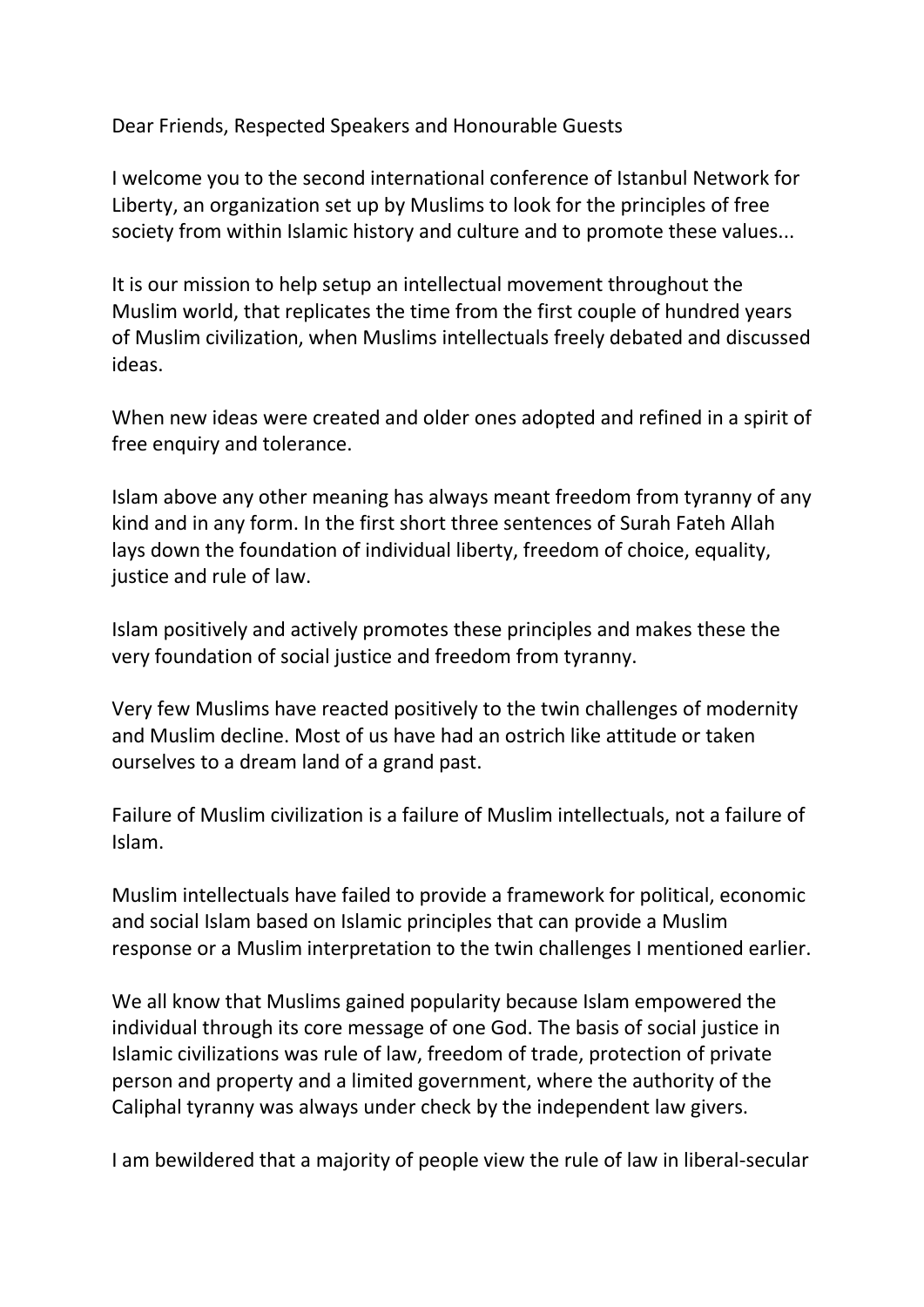terms and not in liberal-Islamic ones. As Wael Hallaq says ' If there was any pre-modern legal and political culture that maintained the principle of the rule of law so well, it was the culture of Islam (origins and evolution of Islamic law)

He then explains that in Islam the ruling powers had virtually nothing to do with legal governance or with the production and promulgation of law. Islamic law was never a state mechanism...

In this particular observation, I believe also lies the solutions to the problems Muslims have faced with the modern form of democracy, where law givers are not law doctors. It seems Muslim Law givers will not only have to act as Law doctors but above that stay very clear of executive authority and power.

But doesn't that make sense? If one truly represents people, then one's role should be to not only to lay down the law for the executive but also to act as a Check on its uninterrupted authority and to hold it to account.

A logical extension of this idea would be to have a Chinese wall like mechanism between elected law givers and elected executive, with those vying for executive power not to belong to the parties or groups who want to take the route of people representatives in formulating laws and restrain executives.

May be Muslim democracy can take this form.

Similarly the concept of a free market and economic liberty is inherent within Islam.

Gene Heck contends (in Charlemagne , Mohammad and Arab roots of capitalism) that Islam helped to rescue medieval Christian europe from the commercially devastating socioeconomic policies of the emperor chralamgne and his successors'

According to author Rose Wilder Lane, the Western conceptions of liberty were developed through interactions with Muslim traders and scholars.

She states that the Catholics in Spain, despite the re-conquista didn't offer complete submission to the Govt and steadfastly clinged to their rights and liberty the Islamic rule had exposed them to. She further states that the Magna Carta to which the west attributes the beginnings of the idea of limited government and introduction of civil liberties, was a consequence of pressure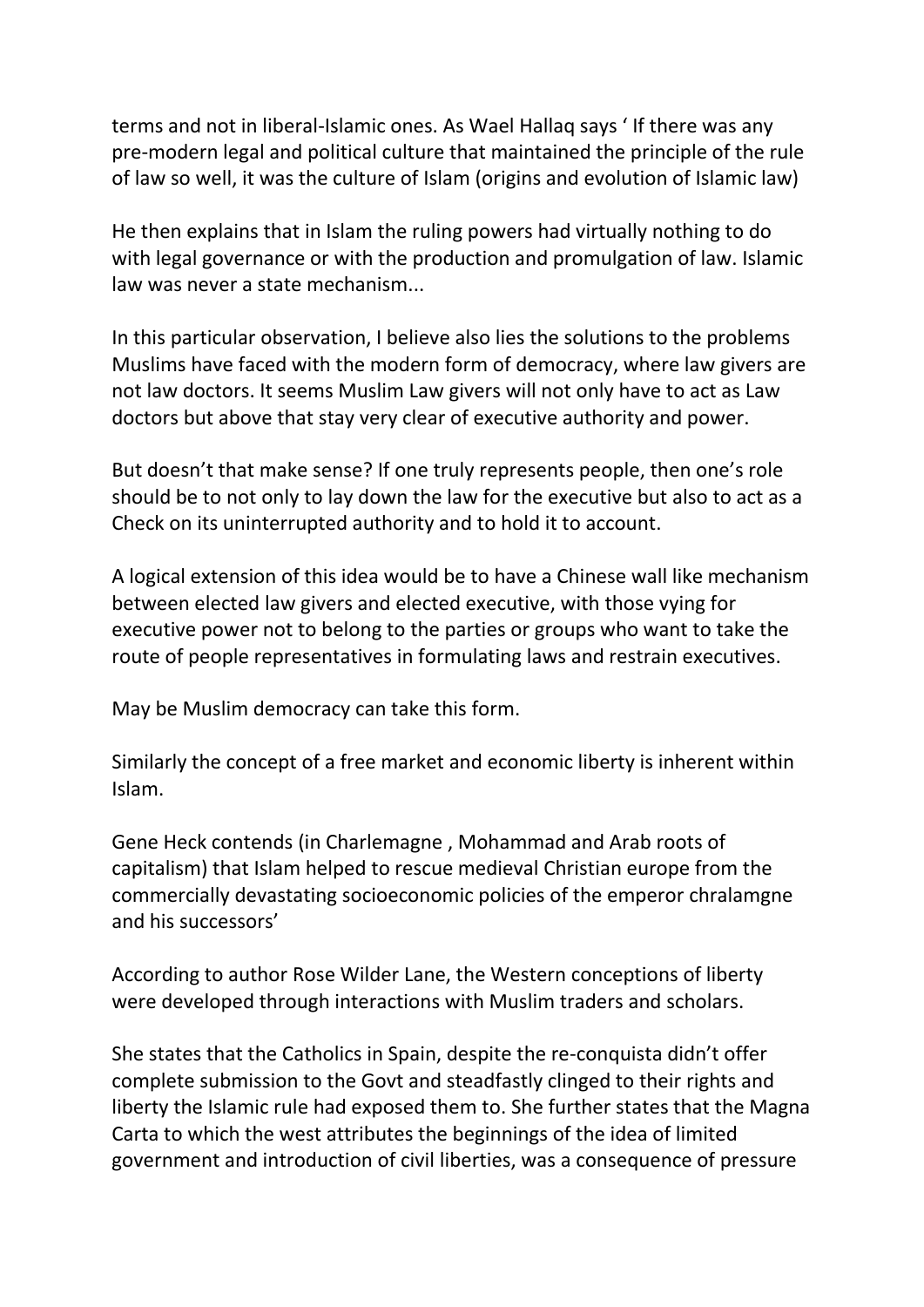by English Barons back from the Crusades who had witnessed the Muslim civilization, way of life and had learnt that like all other citizens even the Muslim leader Salahhudin was not beyond the law.

I am utterly convinced that in order to set up a liberal democratic order in the Muslim Countries, the only way forward is to reinterpret the framework and paradigm of Islam, not reject and marginalize existing religious themes.

I utterly reject those who want to supplant Islam with ideas that have been seemingly borrowed. That will never work.

We need to engage the orthodoxy to prise open their mind to the liberal Islamic values.

We must argue that true Islam propounds and requires adoption of an order based on tolerance, freedom of choice and equal dignity of all human beings.

In this conference we hope to bring that out in a very solid and strong manner. We have excellent scholars to keep everyone engaged with their incisive papers.

We would also welcome any ideas for the future development, plans and programs.

Our thanks to the sponsors of this conference which led by Firedrich Naumann Foundation, Pakistan also include Vision21 and Burj bank, Pakistan.

My gratitude is also due to Linda Whetstone, Director of Institute of Economic Affairs and Free Society Network, whose immense efforts are a shining example of her commitment to the cause of Liberty.

Last but not the least I must thank Adeela Zeb profoundly, the secretary of the Organization, without whose tireless efforts we all would have not managed to get together here. Thank you for all your hard work.

Azhar Aslam Chairman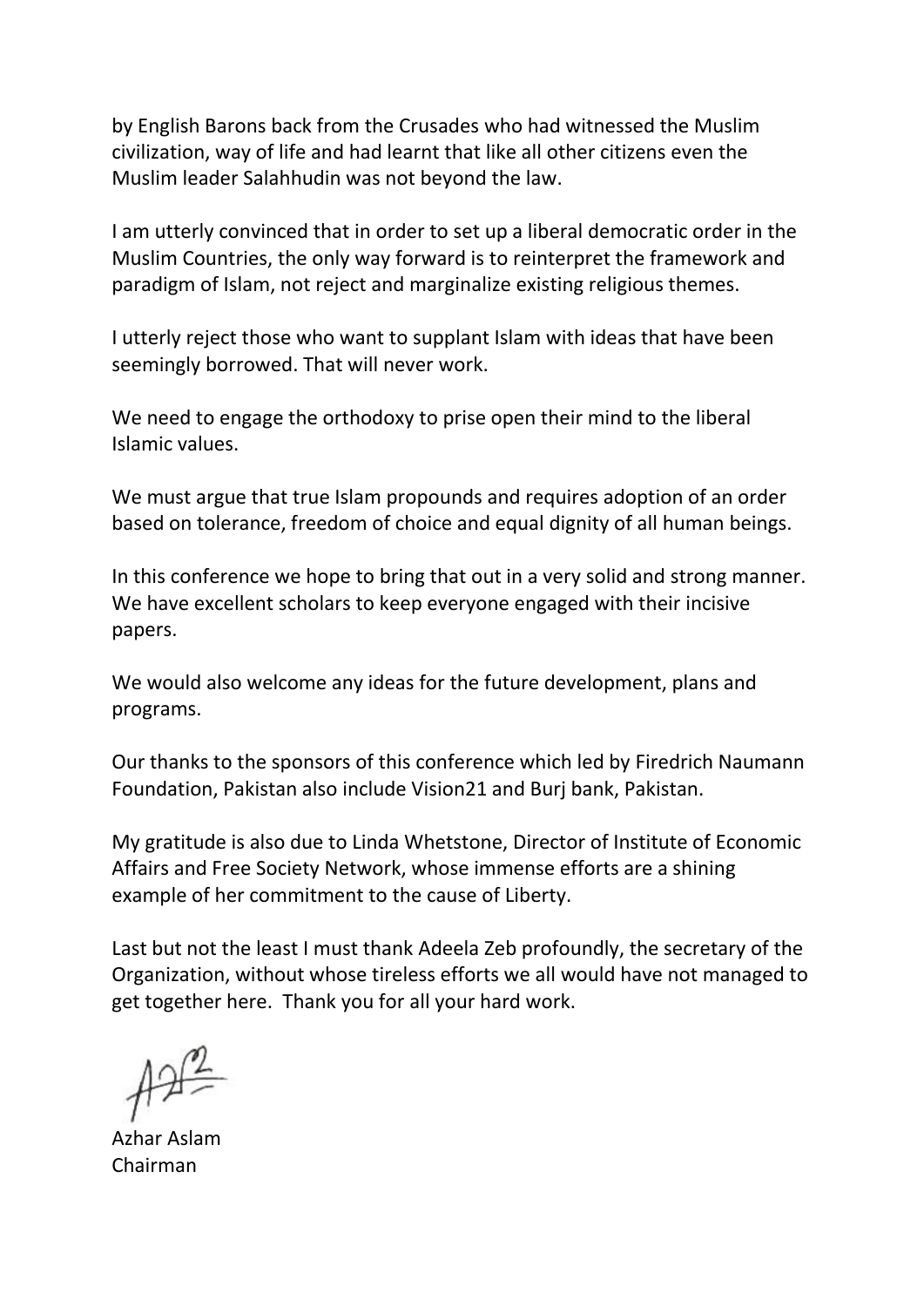### **Program**

| 1st March 2013                                                         | <b>First Day</b>                                                                                  |                       |
|------------------------------------------------------------------------|---------------------------------------------------------------------------------------------------|-----------------------|
| 0815                                                                   | <b>Registration</b>                                                                               |                       |
| 0900                                                                   | <b>Opening by Chairman</b>                                                                        | <b>Dr Azhar Aslam</b> |
| Welcome on behalf of the Friedrich Naumann Foundation: Olaf Kellerhoff |                                                                                                   |                       |
| <b>First session:</b>                                                  |                                                                                                   |                       |
| Chair:                                                                 | <b>Dr Khalid Masud</b>                                                                            |                       |
| 0930:                                                                  | Dr Imad-ad-Dean Ahmad & Dr Omar Altalib                                                           |                       |
|                                                                        | Sociological, Philosophical and Legal Considerations of Shariah:                                  |                       |
|                                                                        | The Rule of Law in Islam                                                                          |                       |
| 0955:                                                                  | Dr Khalil Ahmad                                                                                   |                       |
|                                                                        | <b>Rules as Moral Sign Posts</b>                                                                  |                       |
| 1020:                                                                  | Discussion and Q & A                                                                              |                       |
| $1050 - 1110$                                                          | <b>Tea Break</b>                                                                                  |                       |
| <b>Second session:</b>                                                 |                                                                                                   |                       |
| Chair:                                                                 | Dr Imad-ad-Dean Ahmad                                                                             |                       |
| 1110:                                                                  | <b>Junaid Ahmad</b>                                                                               |                       |
|                                                                        | Making the Rule of Law effective in Muslim Countries                                              |                       |
| 1135:                                                                  | Dr. Hugh van Skyhawk                                                                              |                       |
|                                                                        | Sufi poetry and the Translation of World Reconciliation<br>Galāl ad-Dīn Muḥammad Rūmī (1207-1273) |                       |
| 1200:                                                                  | Discussion and Q & A                                                                              |                       |
| $1230 - 1400$                                                          | <b>Lunch and Jumma Break</b>                                                                      |                       |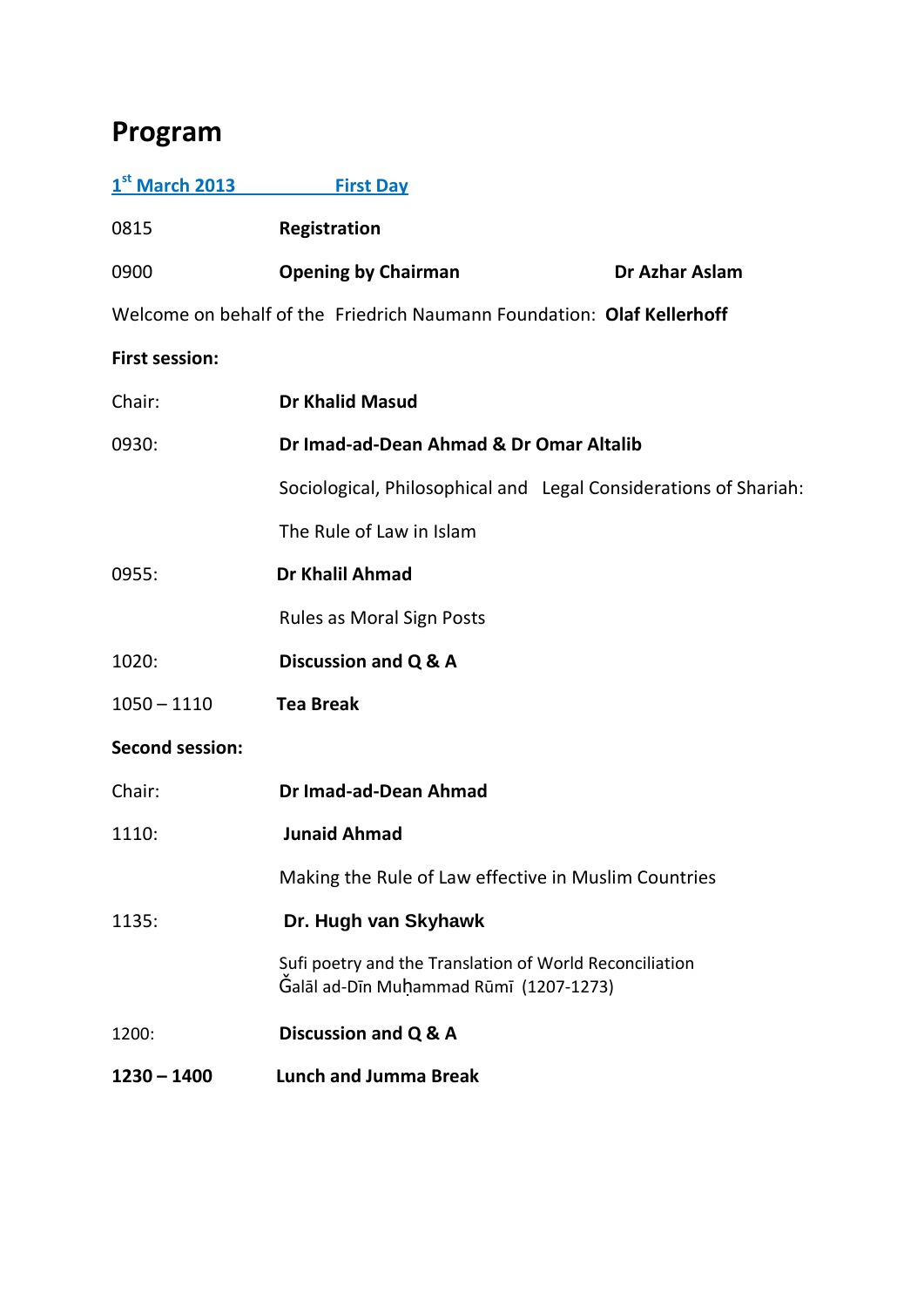#### **Third session:**

Chair:

| 1400:                  | Ali Salman                                                  |
|------------------------|-------------------------------------------------------------|
|                        | The Morality of Capitalism for the context of Muslim Mind   |
| 1425:                  | <b>Gareth Bloor</b>                                         |
|                        | Entrepreneurship in Islam and its relationship to the State |
| 1450:                  | Discussion and Q & A                                        |
| $1520 - 1545$          | <b>Tea Break</b>                                            |
| <b>Fourth session:</b> |                                                             |
| Chair:                 | <b>Siegfried Herzog</b>                                     |
| 1545:                  | <b>Dr Nouh El Harmouzi</b>                                  |
|                        | Protecting Private property in Muslim Countries             |
| 1605:                  | Dr Mustafa Acar                                             |
|                        | Islam and Free market Economy, Friend or Foe?               |
| 1625:                  | <b>Edo Omercevic</b>                                        |
|                        | The compatibility of a Free Market and Islam                |
| 1645:                  | Discussion and Q & A                                        |
| 1730:                  | <b>End of day One</b>                                       |
| 1830                   | <b>Dinner at Marriott with a Special Presentation</b>       |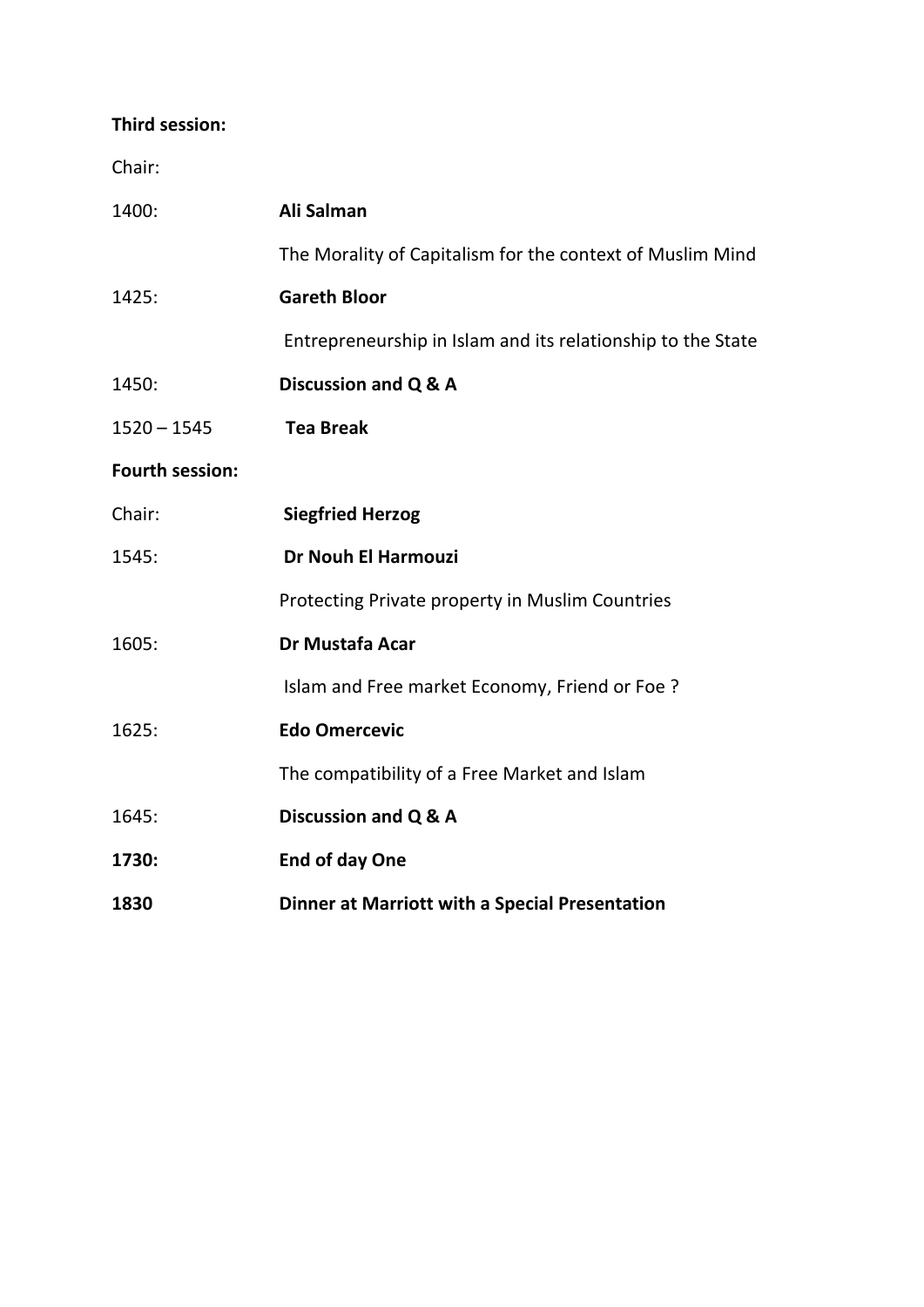| 2 <sup>nd</sup> March 2013 | <b>Second Day</b>                                                      |
|----------------------------|------------------------------------------------------------------------|
| 0900                       | <b>Opening</b>                                                         |
| <b>First session:</b>      |                                                                        |
| Chair:                     | <b>Dr Bilal Sambur</b>                                                 |
| 0915:                      | <b>Souad Adnane</b>                                                    |
|                            | Improving the position of Women in Muslim Countries                    |
| 0940:                      | <b>Dr Prof Omer Caha</b>                                               |
|                            | Islamic Women's Movement in Turkey                                     |
| 0955:                      | <b>Adedayo Thomas</b>                                                  |
|                            | Women in Muslim Communities in Northern Nigeria                        |
| 1020:                      | Discussion and Q & A                                                   |
| $1100 - 1125$              | <b>Break</b>                                                           |
| <b>Second Session:</b>     |                                                                        |
| Chair                      | Dr Raza Ullah                                                          |
| 1125:                      | <b>Dr Bilal Sambur</b>                                                 |
|                            | Human Individual in Islam                                              |
| 1150:                      | Dr Azhar Aslam                                                         |
|                            | Individual as Addressee of God and Consequent Freedom of<br>Choice     |
| 1215:                      | Discussion and Q & A                                                   |
| $1245 - 1400$              | <b>Lunch Break</b>                                                     |
| <b>Third Session:</b>      |                                                                        |
| Chair:                     | <b>Adedayo Thomas</b>                                                  |
| 1400:                      | Dr Raza Ullah                                                          |
|                            | The Challenges of Building Liberal democracies in Muslim<br>Countries. |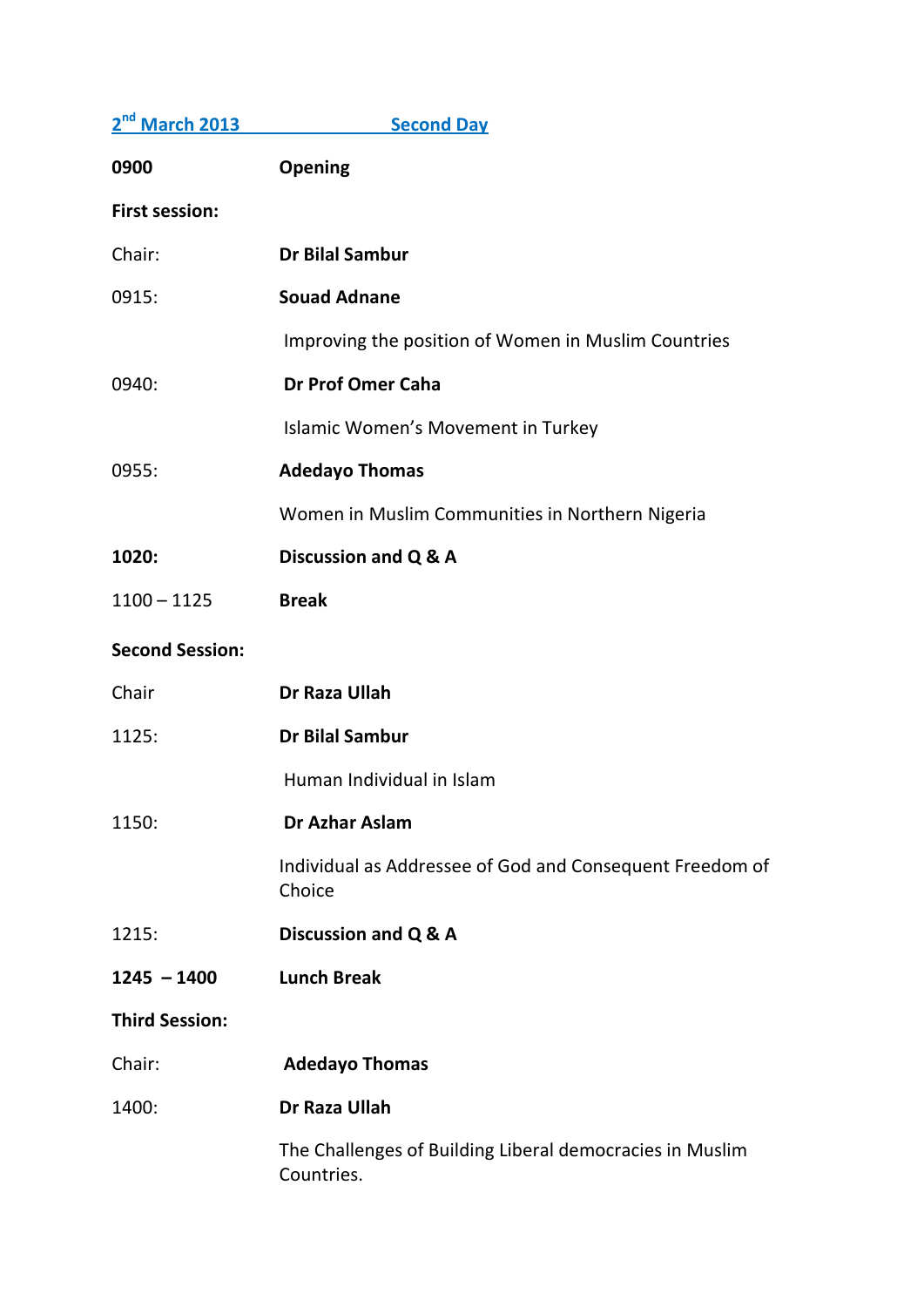| 1425:                  | <b>MirsulJan Namazaliev</b>                                   |
|------------------------|---------------------------------------------------------------|
|                        | Building Liberal democracy in Muslim Majority Krygyzstan      |
| 1450:                  | Discussion and Q & A                                          |
| $1520 - 1545$          | <b>Break</b>                                                  |
| <b>Fourth Session:</b> |                                                               |
| Chair:                 | <b>Dr Azhar Aslam</b>                                         |
| 1545:                  | <b>Dr Imdad Hussein</b>                                       |
|                        | Reclaiming Civil Islam in Pakistan                            |
| 1605:                  | <b>Shokhrukh Saipov</b>                                       |
|                        | Islam in modern Kyrgyzstan Life                               |
| 1625:                  | Discussion and Q & A                                          |
| 1655:                  | Concluding Remarks and Thank you  Dr Azhar Aslam              |
| 1830:                  | Lok Virsa and Dinner in 1969 (For Speakers and Sponsors Only) |
|                        | <b>Transport will be provided</b>                             |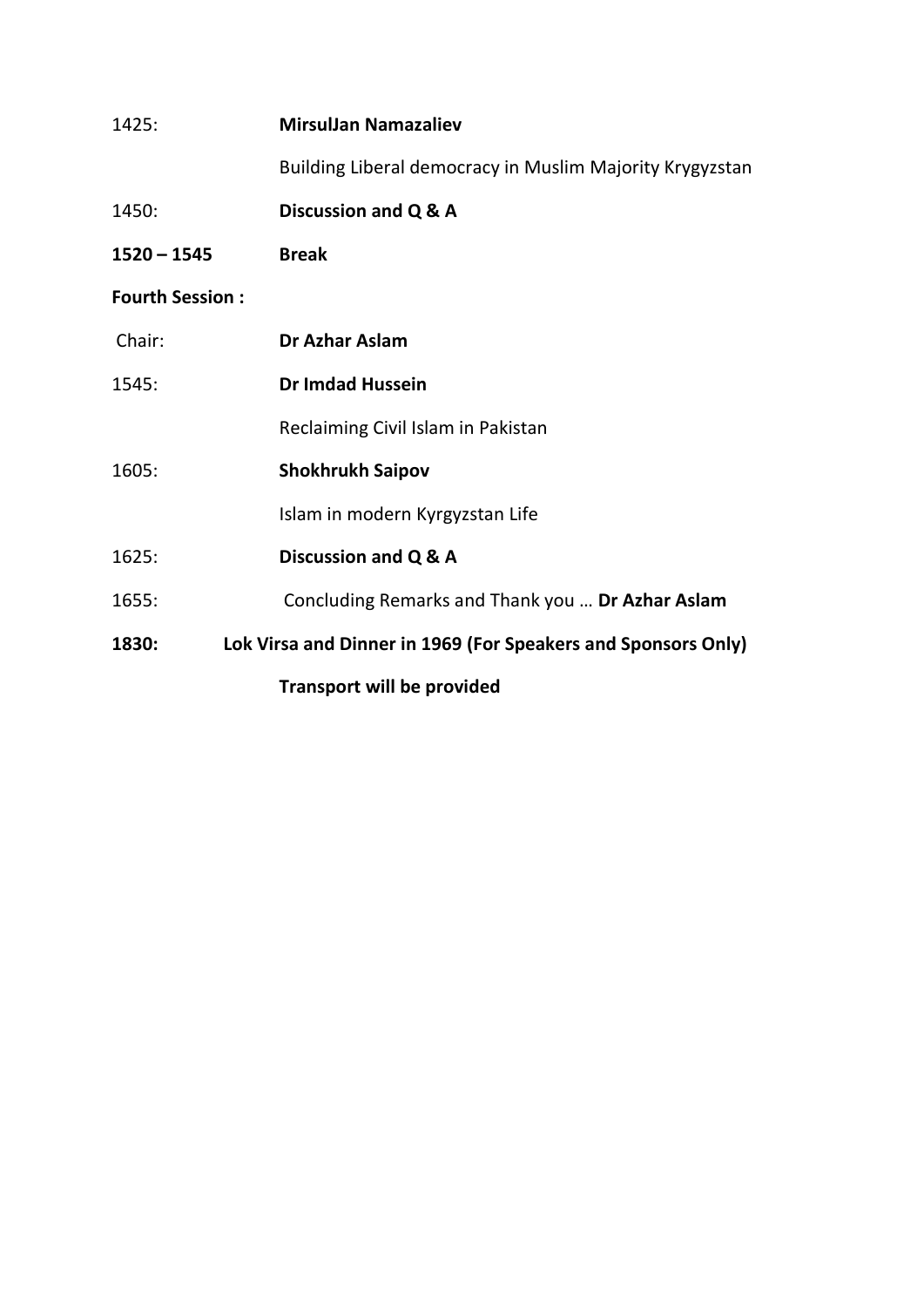#### **Speakers Biographies.**

#### **Mustafa Acar, Prof. Dr., Aksaray University, Turkey**

Dr. Acar graduated from Middle East Technical University, Department of Economics (1986). He worked for State Institute of Statistics (1986-87) and Isbank Economi Research Division (1987-93) before he decided to pursue academic career. He received his masters (1996) and Ph.D. (2000) degrees from Purdue University, Department of Economics (USA). He has been serving as the Rector of Aksaray University since May 2011. His areas of interest include agricultural policy analysis, regional economic integration, general equilibrium analysis, Turkey-EU relations, globalization, free market economy and economic freedoms.

He has published several articles in the refereed national and international journals on agriculture, policy analysis, globalization, economic debates, and Turkish-EU integration and has published a number of books,.

**Souad Adnane**, is a women's rights activist in Morocco. She served as a project coordinator for five years in different local and international NGOs. She is currently in charge of coordinating and monitoring a community development program aiming at improving life conditions of vulnerable populations in the MENA region. She is also the Foreign Relations Coordinator of the Arab Center for Scientific Research & Humane Studies.

**Imad-ad-Dean Ahmad**, Ph.D Born on in 1948 at sea to Palestinian refugee parents, Dr. Ahmad was raised in the USA, graduated *cum laude* from Harvard and obtained a Ph. D. in astronomy and astrophysics from the University of Arizona. An internationally sought after lecturer on Islam, he teaches Islam at the Wesley Theological Seminary and has taught courses related to Islam and liberty at various universities. He is author of *Signs in the Heaven* and coauthor of *Islam and the Discovery of Freedom.* His essay "An Islamic Perspective on the Wealth of Nations" appears in the International Library of Critical Writings on Economics*.* He is also an Islamic chaplain at American University, Imam of Masjid Dar-adh-Dhikr, President of the Islamic-American Zakat Foundation, and arbitrator for the Coordinating Council of Muslim Organizations Washington area). He was the Libertarian Party candidate for U.S. Senate in last November's elections.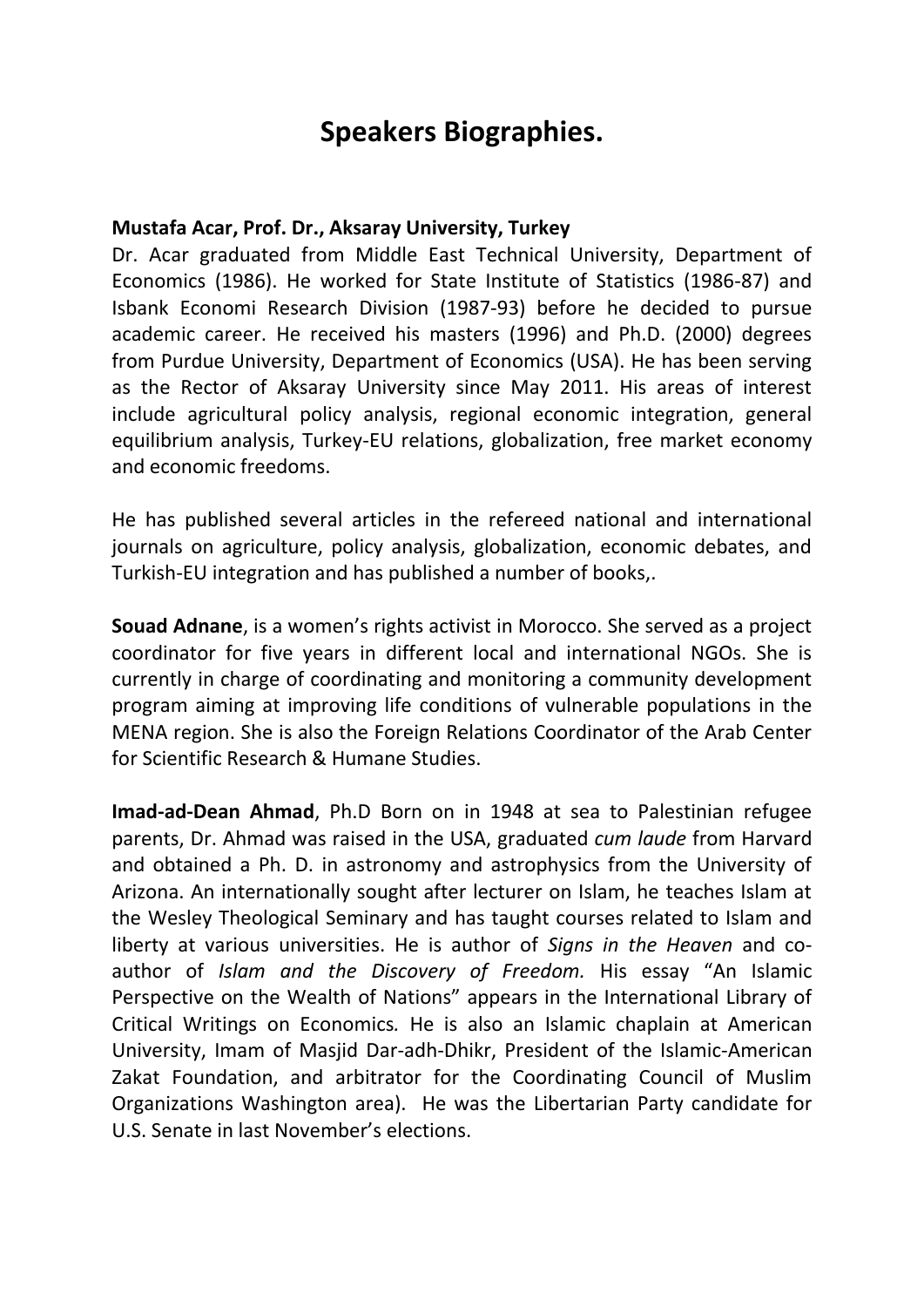**Junaid S. Ahmad** has a Juris Doctor (J.D.) degree in law from the USA, and is currently an Assistant Professor in the Dept. of Law and Policy at the Lahore University of Management Sciences (LUMS), Lahore, Pakistan. He is also the coordinator of the Islamic Studies program at LUMS. He was president of the US-based National Muslim Law Students Association (NMLSA) and is on the Board of the Muslim Peace Fellowship. He is actively involved in Pakistan on a number of different intellectual, educational, and peace and social justice initiatives.

**Khalil Ahmad** holds a Ph.D. in Philosophy. He has been teaching philosophy, and philosophy of education to graduate and post-graduate classes. He is one of the founders of the Alternate Solutions Institute, first free market think tank of Pakistan. He writes extensively on the current issues, and most of his articles are available on [www.ASInstitute.org](http://www.asinstitute.org/) and [www.Hum-Azad.org.](http://www.hum-azad.org/)

He runs a Blog also: [www.NotesFromPakistanblogpsot.com.](http://www.notesfrompakistanblogpsot.com/)

H has published 5 books: *Charter of Liberty*, *Greatest Battle for the Rule of Law in Pakistan*, *Pakistan Mein Riyasti Ashrafiya Ka Urooj* (The Rise of State of Aristocracy in Pakistan), *Siyasi Partian Ya Siyasi Bandobast: Pakistani Siyasat Ke Pech-o-Kham Ka Falsafiyan Muhakma* (Political Parties or Political Arrangements: A Philosophical Critique of Politics in Pakistan), and *Pakistan's Democratic Impasse – Analysis and the Way Forward*.

**Dr Azhar Aslam** FRCS(G), FACS, FEACS *Consultant Plastic Surgeon, Specialising in Cosmetic Surgery* .

Azhar, originally from Mirpur, Azad Kashmir in Pakistan resides in UK. Azhar has a private Cosmetic Surgery practice in Harley Street, London and Cambridge. He has worked as panel advisor to the European Academy for Cosmetic Surgery and was the Academic Secretary of the British Association of Cosmetic Surgeons. But his real passion is Muslim reformation and to setup an intellectual movement throughout the Muslim world, that replicates the time from the first couple of hundred years of Muslim civilization, when Muslims intellectuals freely debated and discussed ideas. His vision is to set people free of tyranny and rebuild the ruins of the Islamic civilization. He wants to awaken the people to the value of liberty and markets unmeddled by governments and for such a socioeconomic order of social justice and freedom to serve as a framework for the global citizen. His work can be found on [www.azharaslam.com](http://www.azharaslam.com/)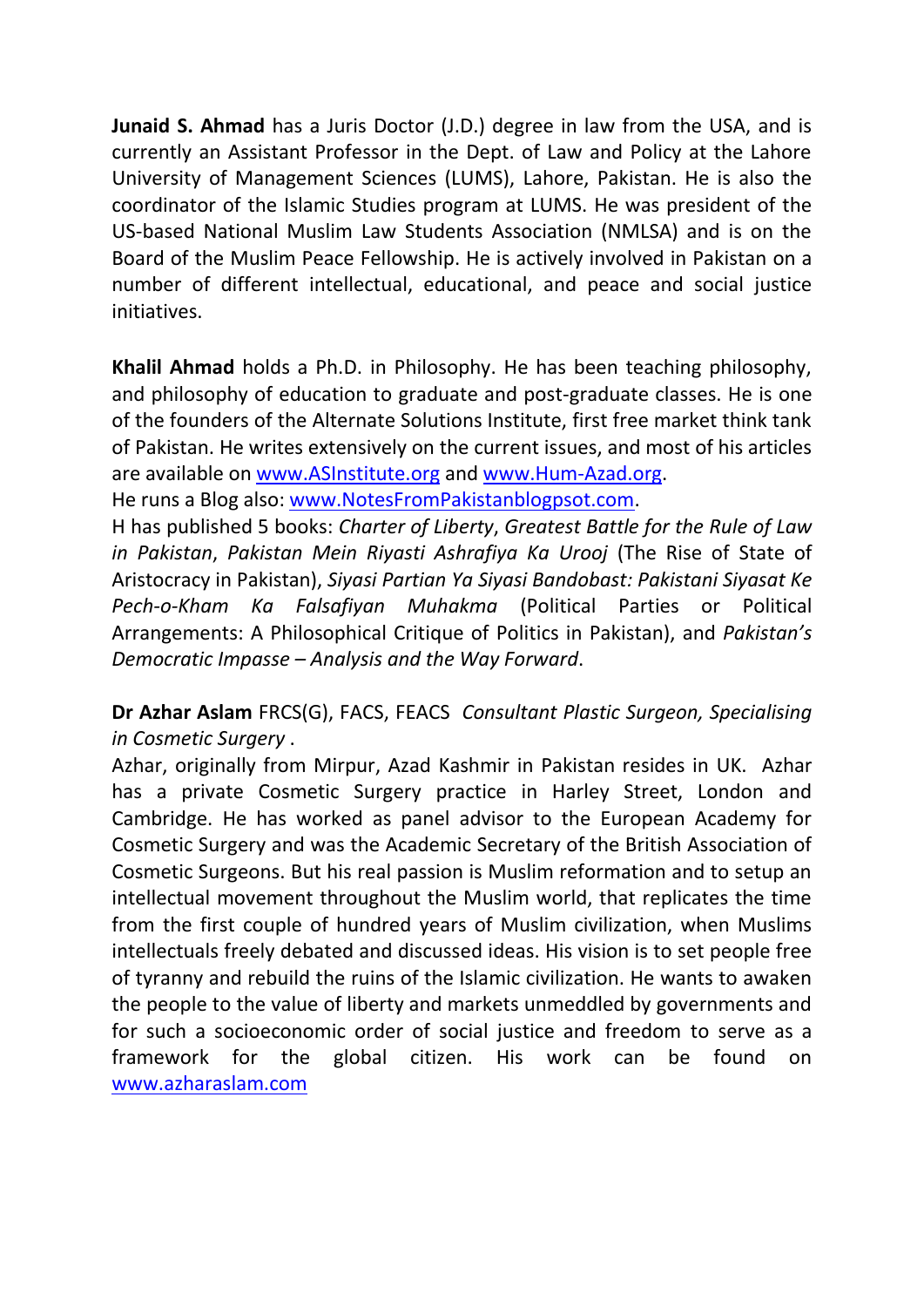**Ömer Çaha** (Professor of Political Science) teaches at Yildiz Technical University, Department of Political Science and International Relations, Istanbul, Turkey.

He is the author of many books and articles on such issues as democratization, local governments, political behaviors, Islam and politics, civil society, ethnicity, women movement, Turkish politics etc. both in English and in Turkish. He has written many books and articles including:

- 1. *Dancing at the Local: Women Organizations and Local Democracy*, Ankara: Orion, 2012.
- 2. *Electoral Campaigns in Turkey*, Ankara: Orion, 2011
- 3. *Civil Women: Women and Civil Society in Turkey*, Ankara: Savaş, 2010.

**Garreth Bloor** is an elected public representative and chairperson of the economic, environment and spatial planning portfolio committee in the City of Cape Town.

His fiduciary duties include policy, strategy and oversight on annual budget of half a billion rand. He has undergrad and graduate degrees form UCT, where he is currently a member of the university council and is a former Student Representative Council Vice-President. He has participated in programs at Princeton University, Oxford and Cambridge and is a board member of the Cape Town Partnership and the Sable Accelerator Network in California. He has experience in the IT start-up sector, consulting and micro-finance.

**Dr. Nouh El Harmouzi** is Editor of the Arabic-language news and analysis site [MinbarAlHurriyya.org](http://minbaralhurriyya.org/) of the Atlas Economic Research Foundation/ Cato Institute (USA) and university professor at Ibn Toufail University in Kenitra, Morocco. He is also Director of the Arab Center for Scientific Research and Humane Studies, the newly created Arab think tank based in Morocco.

He served as a university professor for five years at Paul Cézanne University in France, teaching Economic Development Theories and Economic Philosophy & Thought. His main research focus is on institutional dynamics, ideological beliefs, and their relationship with the process of development. He published many articles and research papers in various periodicals and wrote *"Underdevelopment in the Arab-Muslim world: what is the role of non-formal institutions?"* [Le sous-développement dans le monde arabo-musulman: Quel est le rôle des institutions informelles?]

**Imdad Hussain** completed his Masters (2005) and PhD in Public Policy (2010) from National Graduate Institute of Policy Studies, Tokyo. The title of his PhD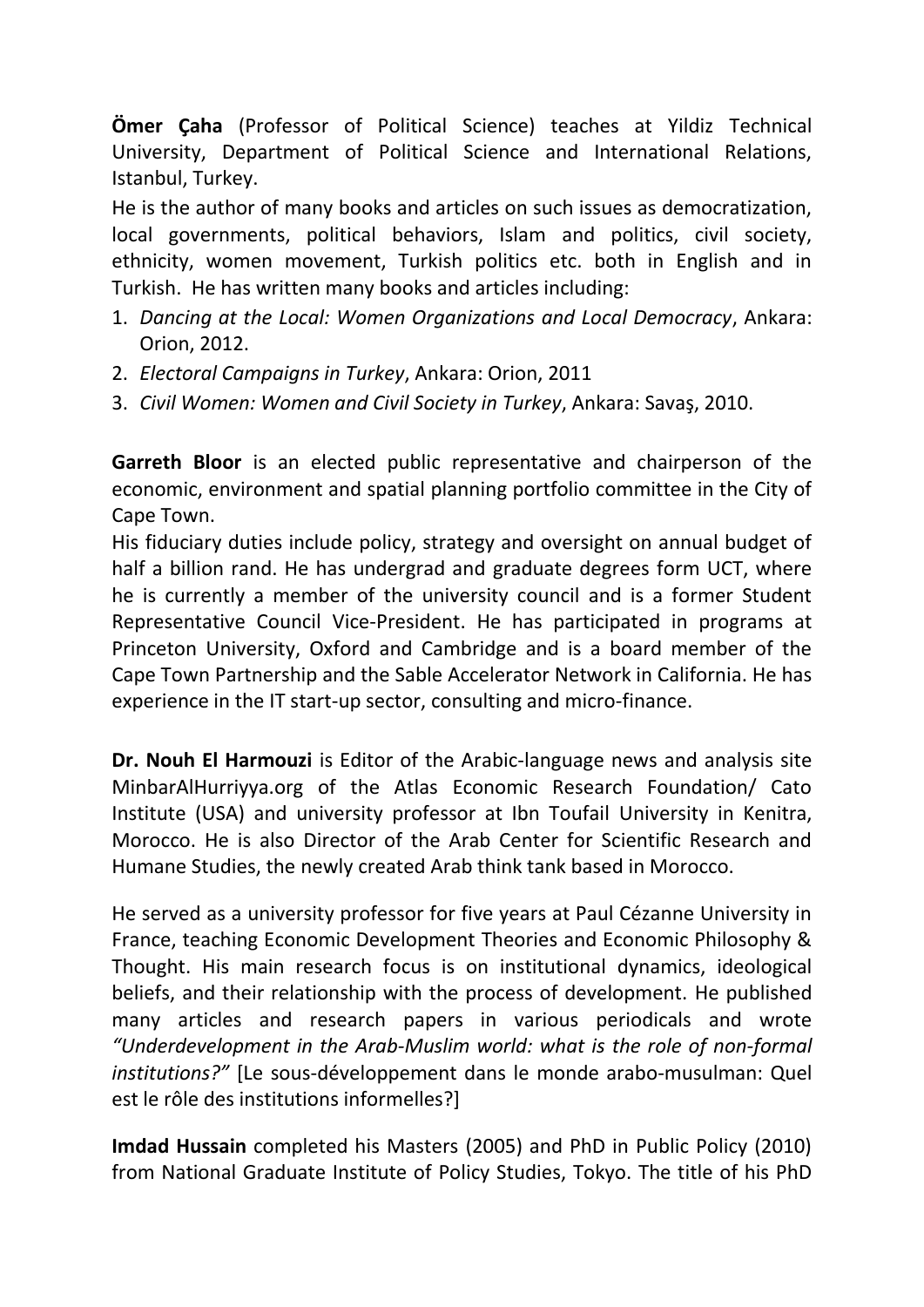dissertation was "State Power, Public Policy and Religion: Islamization of Education in Pakistan." He has extensively investigated Islamization of education in Malaysia and Singapore. Currently, he is Assistant Professor at Center for Public Policy and Governance at Forman Christian College University Lahore. He teaches *Urban Growth, Environment and Security in South Asia* and *Environment and Public Policy.* He has served as Instructor of Public Sector Management to the 38th Common of the Civil Services Academy of Pakistan. He also works with Punjab Urban Resource Center, Muawin and Saiban: these NGOs work for the urban poor. His interests include interfaith harmony, Islamization and urban policies. He has recently published *Thirsty Cities: Analyzing Drinking Water Policy in Punjab*.

**Mirsuljan Namazaliev** is from the Kyrgyz Republic and is the Co-founder and Managing Director of CAFMI (Central Asian Free Market Institute), which was set up in 2009. Since its incorporation, he has been involved, amongst other things, in the management of its various publications and educational events. He holds a degree in Political Science from Bishkek Humanities University, Kyrgyzstan (2009). Mirsuljan's professional goals include promoting liberal values academically, and in implementing liberal reforms in his country.

**Edo Omerčević** (MEC, BEcon) has gone through more than a decade of training in economics and finance. He started his tertiary education at the International Islamic University Malaysia where he obtained his Bachelor in Economics (Hons) as well as his Master of Economics degree. He is currently a Ph.D. in Economics candidate at the International University of Sarajevo. His interest and specialization is in the field of money and banking, with special reference to complementary and alternative currencies and monetary systems. Mr Omerčević is presently a lecturer at the American University in Bosnia and Herzegovina and he is a co-founder of the Center for Advancement of Free Enterprise (Centar za poslovnu afirmaciju) that is promoting free market ideas in Bosnia and Herzegovina.

**Mohammad Abul Ahrar Ramizpoor** was born on 1970 in an intellectual Afghan family. He followed his primary and secondary education in Kabul. Later he joined Kabul university Sharia faculty, Jurisprudence and Law school. He obtained his BA degree on 1990 from them and after his graduation he was appointed as a lecturer there. (1991-2007)

On 2005 he received a Chevening fellowship on Governance and sharia through British Council in Kabul to Birmingham University UK as he followed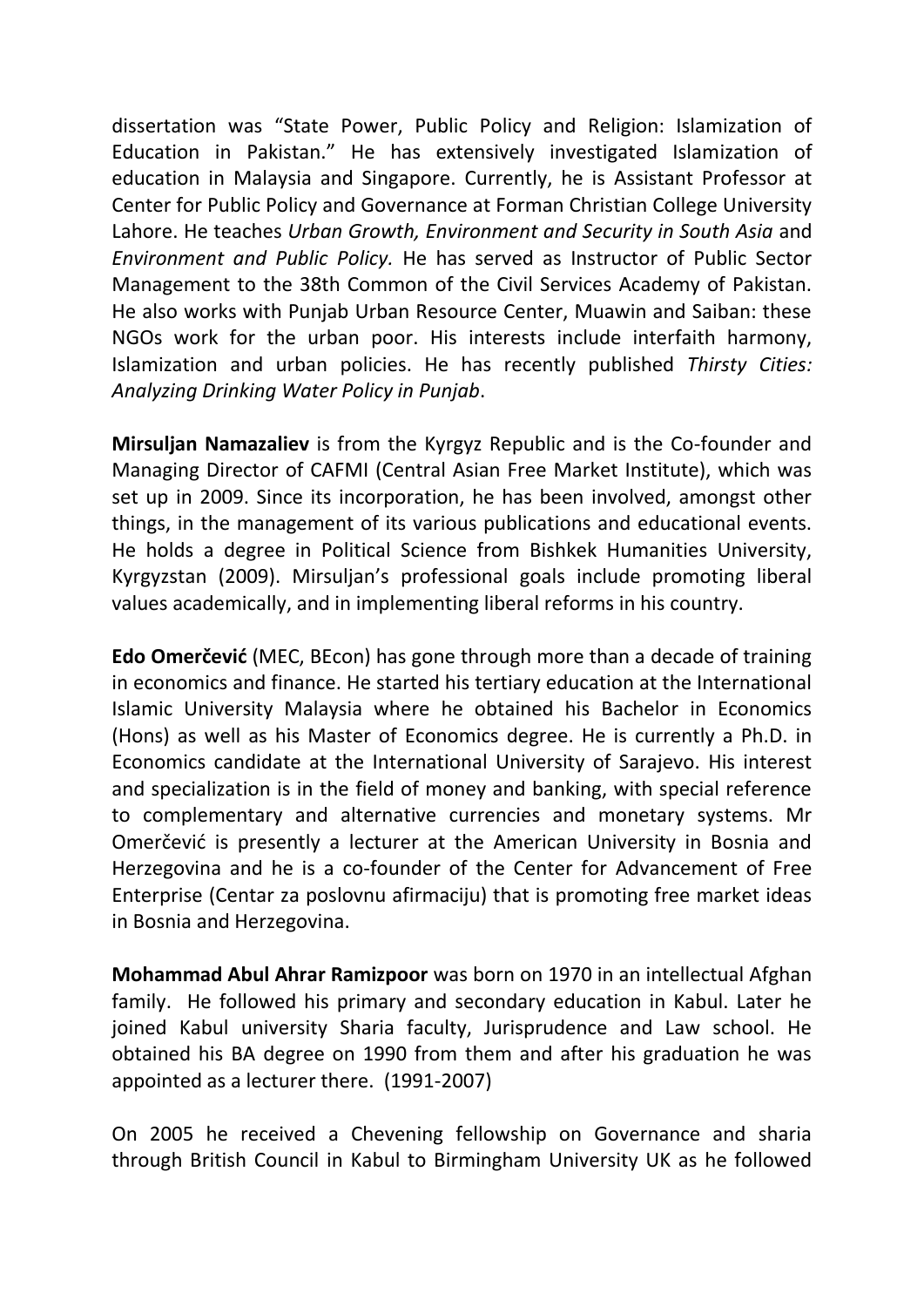another post graduate fellowship on 2010 on International Human Righjts Law in Nottingham University UK.

Mr. Ramizpoor currently works voluntarily as the general coordinator of Afghanistan Economic and Legal Studies Organization (AELSO). He is also a Human Rights officer at the united nation assistance mission in Afghanistan (UNAMA). In addition he is teaching at the law faculty of a private university in Kabul by the name of Kardan University.

**Ali Salman** is a development consultant, policy entrepreneur and economic analyst based in Islamabad. He is Director of the recently established Policy Research Institute of Market Economy (PRIME) and he has worked as a consultant and trainer for major international development organizations, public sector organizations and non-profits. Ali is author of several studies and monographs including the path-breaking "[Liberate to Learn: Review of](http://www.hum-azad.org/downloads/Liberate_to_Learn.pdf)  [Education Vouchers Scheme in Lahore](http://www.hum-azad.org/downloads/Liberate_to_Learn.pdf)", a critique of price controls [Price](http://www.efn.net.pk/images/stories/price_controls.pdf)  [Controls: Implications for Liberty and Welfare,](http://www.efn.net.pk/images/stories/price_controls.pdf) and ["Discord between Economic](http://www.efn.net.pk/images/stories/publications/pdf/state-intervention.pdf)  [Freedom and Social Justice in Islam.](http://www.efn.net.pk/images/stories/publications/pdf/state-intervention.pdf)" He has held a Gulbright scholarship, Royal Netherlands Fellowship and Charles Wallace Fellowship and has master degrees in Economics, Public Policy and Business Administration.

**Bilal Sambur**, is Director of the Center for Studies on Religion and Freedom at the Assocation for Liberal Thinking in Ankara Turkey. He is also Associate Professor at the Süleyman Demirel University, Isparta

**Adedayo Thomas** is a Nigerian, affiliated with the Atlas Economic Research Foundation as the Publisher and Director of Outreach of its AfricanLiberty.org program. He is a libertarian and strives to promote ideas of the free society in the core institutions English speaking African countries. Adedayo has a B.A. in Theatre Arts and Post Graduate Diploma in Public Relations from University of Jos, and Nigerian Institute of Journalism, respectively. He has a Master's degree in Development Studies from the Nigerian Defense Academy. Adedayo is also a graduate of Cato University where he studied Philosophy, History, Jurisprudence, and Economics of Liberty, and has completed the Atlas Economic Research Foundation's Think Tank MBA program in Washington D.C.

**Dr Raza Ullah** is Assistant Professor in the Department of Management Sciences, Islamia College University, Peshawar in Pakistan. He obtained his PhD in public Administration from University of Peshawar. His doctoral research was about Hernando De Soto's property rights works especially focusing on its gender dimension. He did Master in Business Administration